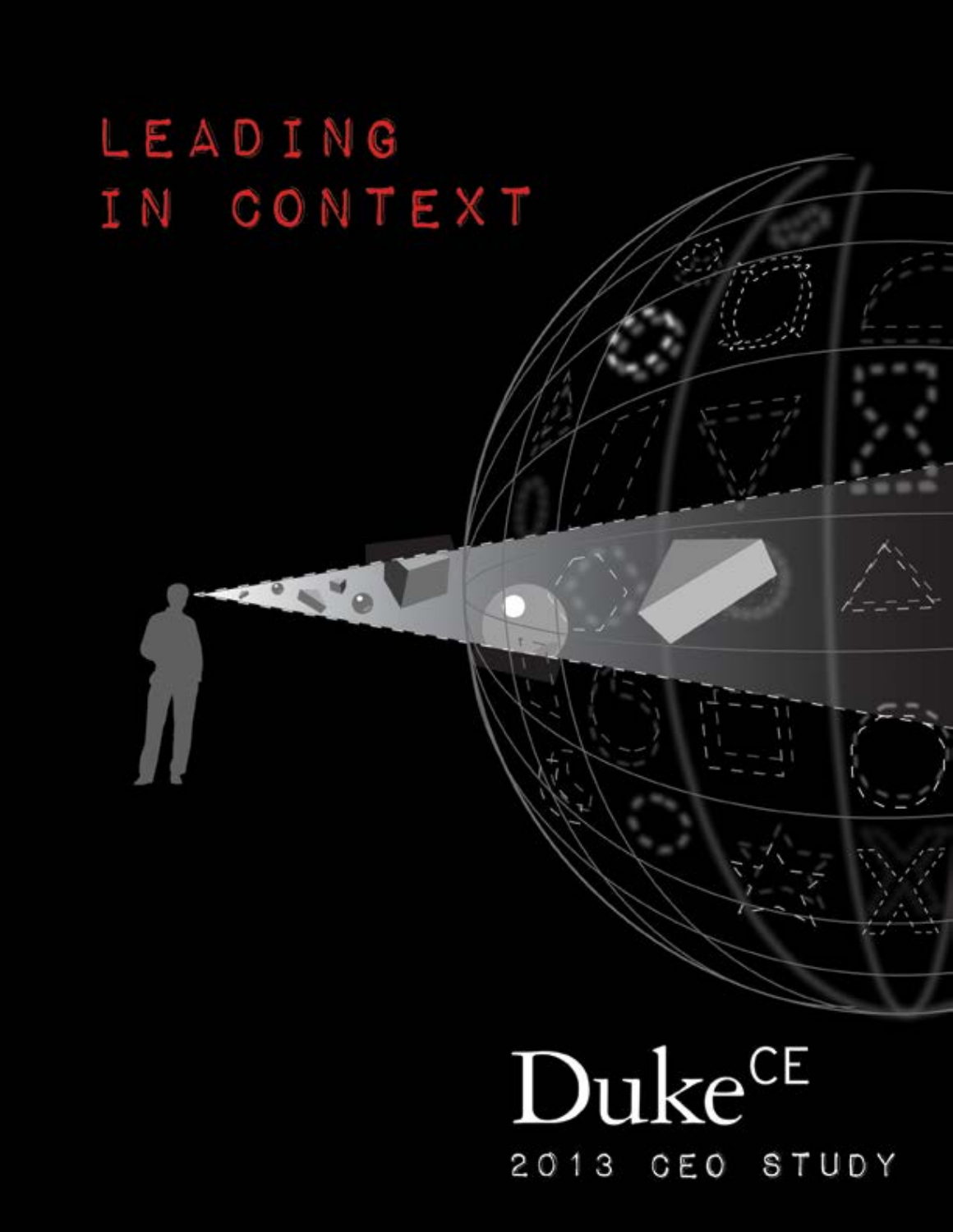# Contents

| Introduction                                                     | $\overline{2}$ |
|------------------------------------------------------------------|----------------|
| The New Leadership Context                                       | 4              |
| The World is More Interdependent                                 | 4              |
| Challenges Are Less Predictable                                  | 5              |
| Knowledge is Less Reliable                                       | Ħ              |
| Leaders for the New Context                                      | 4              |
| Building Sense-Able Leaders to Deal with an Interdependent World | 14             |
| Appendix A: Questions to Build our Sense-Abilities               | 17             |
| Appendix B: Methodology                                          | 18             |
| Appendix C: Participants                                         | 18             |

This report summarizes our findings from Duke Corporate Education's 2013 CEO Study: Leading in Context. In summary, our research uncovered that the challenges facing leaders have changed materially in recent times, and there are seven key Sense-Abilities leaders must have to successfully navigate our changed leadership context. These are:

- Understand How to Understand
- Develop Reliable Sources of Knowledge and Insight
- Develop the Ability to Grapple and Grok
- Lead through Successive Approximation
- Build and Influence Collectives
- Broaden Systemic Self-Awareness
- Engage the Organization in the New Rational

These seven Sense-Abilities will be further explicated in our report.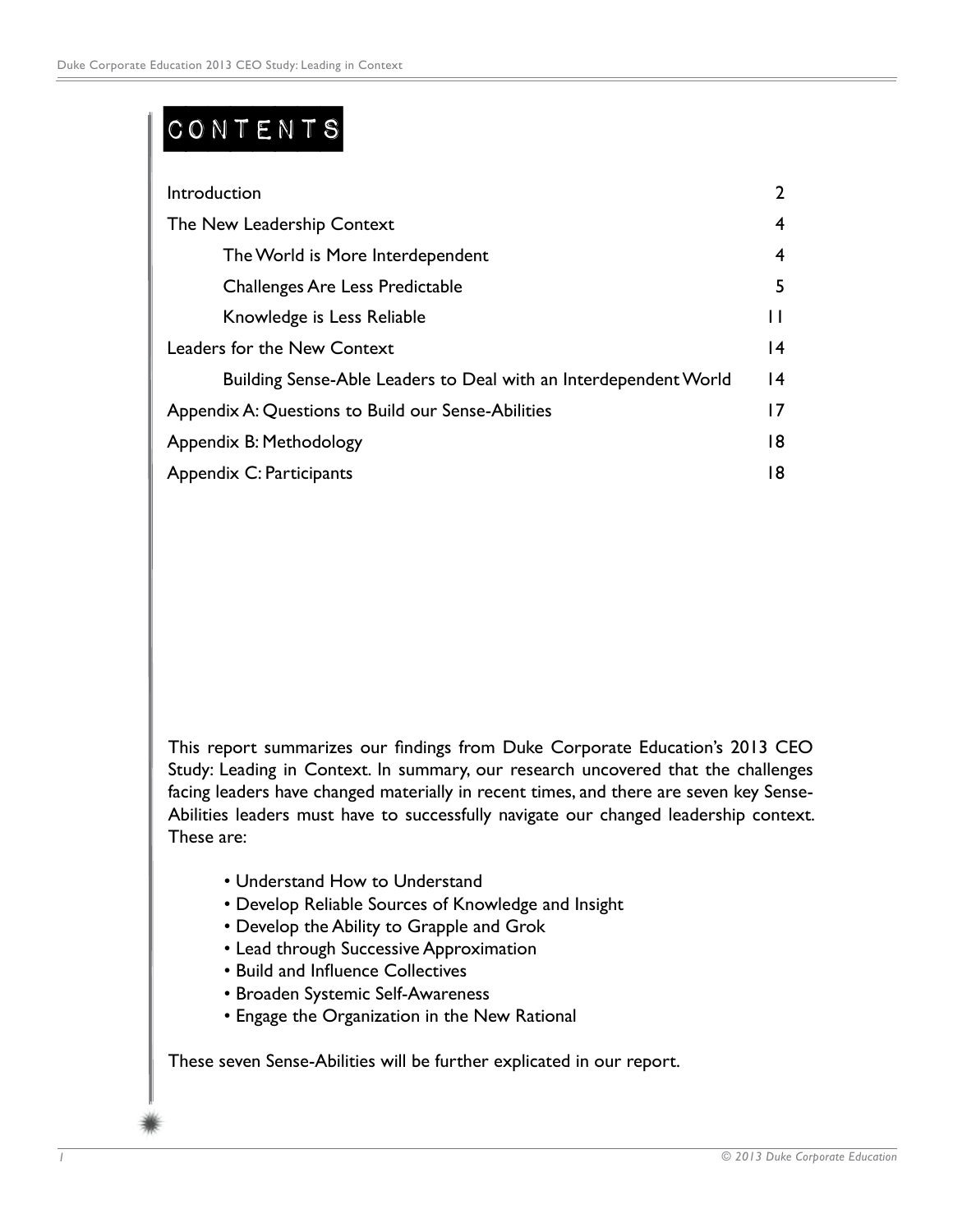## Introduction

We all acknowledge that the world has changed; this has been documented extensively in previous CEO research. As unpredictability has become a mainstay in the business environment, the challenges CEOs face continue to become more complex. We wanted to better understand how these changes are affecting the context within which CEOs lead.

Our work with clients led us to believe that in many ways leaders are disoriented due to the dramatic shifts that have taken place in the environments in which they lead. Our purpose in this study was to understand whether and how this change was playing out for CEOs around the world so that we could think about how to effectively prepare the next set of leaders for this new world.

The leaders with whom we spoke described today's leadership context as one where it is increasingly challenging to foresee problems, where the problems they do identify are more multi-dimensional in nature and the solutions required to address them are more complex and where the power required to address these problems must increasingly come through influence as opposed to formal authority. Additionally, these CEOs emphasized how difficult it is to lead effectively in a context where the shelf-life of information is unstable, the interconnection of information resources is non-linear, access to information is uncontrollable and the source of true differentiation lies in figuring things out as opposed to finding things out.

We are very grateful to the leaders who took the time to speak with us. Each of them was very interested in the topic and shared our commitment to better understand their current and future leadership challenges. We were enthused by the complete candor with which they articulated their views on the challenges they face and the changing context in which they lead.



The themes that emerged highlighted the changing nature, and sometimes fragility, of each CEO's assumptions about the world, his company's position in the marketplace and his own basis of authority as a leader. We have characterized this changed context (which in many respects began with the 2008 financial crisis) as much more than a "perfect storm," a metaphor that has often been used to describe similar changes. Instead, we see the changed context that leaders now face as being generated from something more like the explosion of a supernova.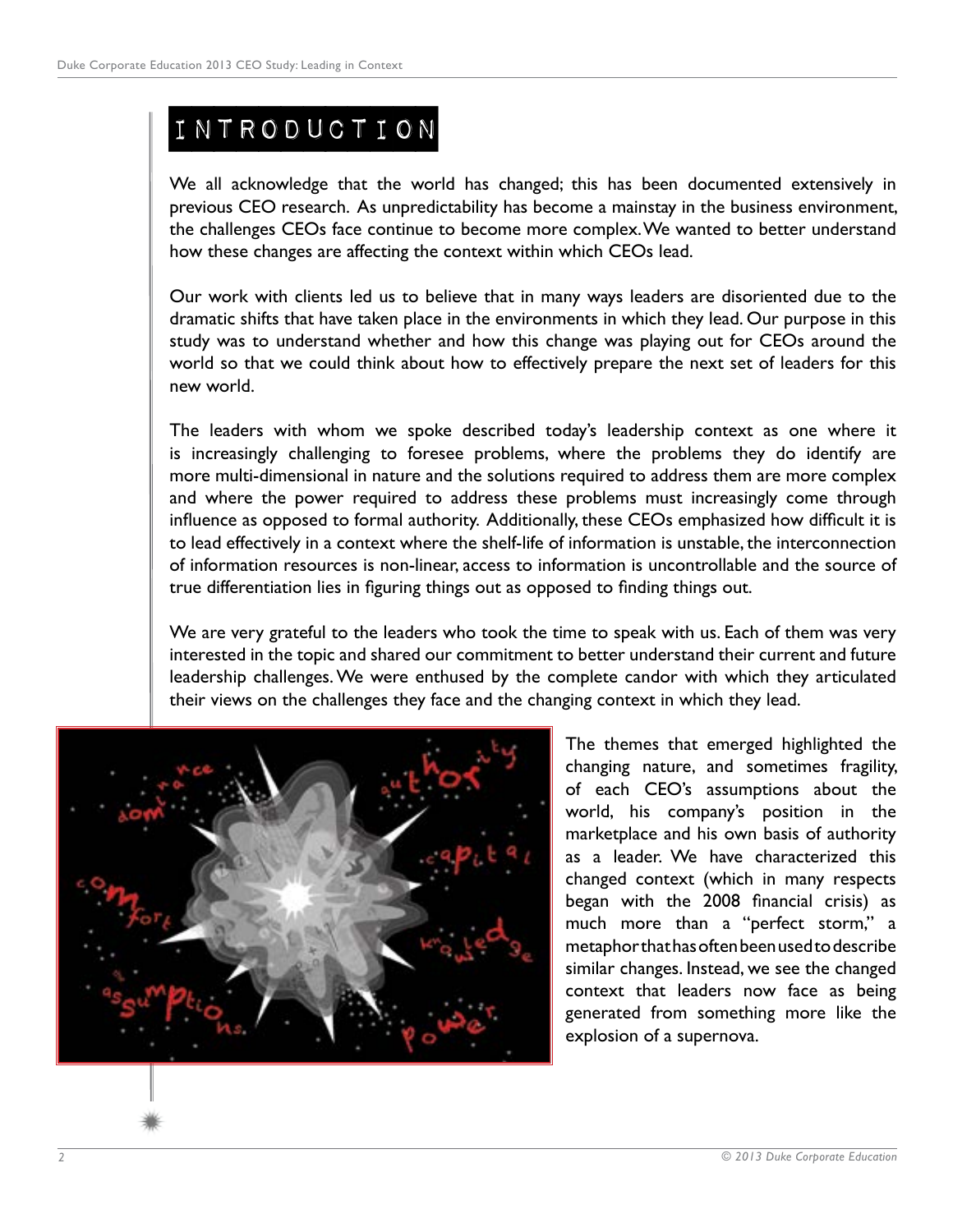This supernova event has accelerated the move to an interdependent world and has untethered many of the assumptions and beliefs that leaders have depended on to frame their leadership context.

A supernova is triggered by the sudden collapse of the core of an aging massive star. This star undergoes sudden gravitational collapse, releasing enormous amounts of energy and creating a supernova explosion which results in either a black hole or a brilliant star. The events of 2009 seemed to mirror a supernova explosion. Our business environment reached a point where the massive system we created imploded on itself in some ways. The collapse, along with other global events, acted as an accelerator to move us to a new state in which the context of leadership is like nothing we've seen previously. Many of our old assumptions have been challenged and even the principles by which we have led are now being reconsidered.

This supernova change comes after what many have seen as the relatively linear evolution of work and knowledge, as well as education for work, which we've experienced over the last century.

We now live in a globally interdependent world where we play simultaneously in an environment that is interconnected in ways that were unheard of before and unpredictable to a degree that we haven't experienced. In essence, our gravitational tethers have been severed, change has accelerated like never before, unpredictability is a fact of life, and complexity is the new norm. This interdependent world is different and holds varied challenges we haven't dealt with regularly before – our current leaders must adapt and future leaders must be developed in order to succeed in this new context.

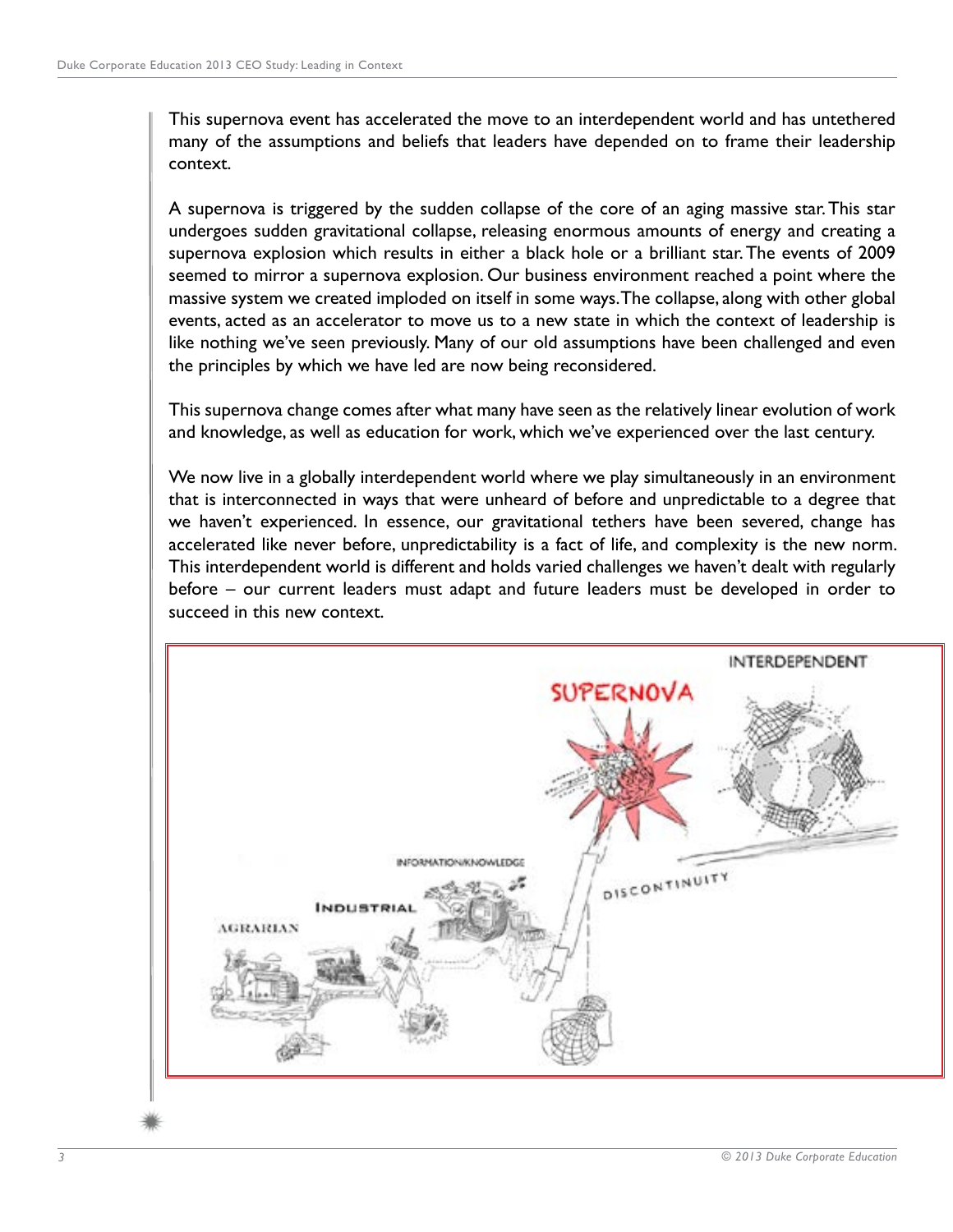### The New Leadership Context

Context for leaders is important—maybe now more than ever before. We heard from leader after leader, that though change has always been a significant part of what they have had to deal with, now the pace and nature of it is dramatically different. Leaders used to be able to rely on patterns (economics), rules (business, finance), and on who makes the rules (authority). Now, though, these constants have been challenged. Predictability has decreased substantially, so much that the notion of being able to see the future has almost been lost. And complexity has shot up– everything seems interconnected and interrelated. We now live in the "networked" world, where systems are critical, and a small change in a distant place can lead to dramatic unforeseen effects.

The "Supernova" has created a new context and new challenges for leaders. In many ways, it is almost like having to figure out how to operate in an environment where gravity no longer exists.

### THE WORLD IS MORE INTERDEPENDENT

Emerging and developing countries now account, for the first time in the modern era, for about half of total world output. In today's interconnected world, not only do nations depend on each other, but so do organizations and their leaders, often in ways that are not anticipated or easily interpreted. The rules of order have changed, and the assumptions we made successfully in the past are often no longer valid. Many of the mental models held by Western leaders have been turned upside down. Leaders cannot easily predict the issues they will face because not only is the playing field different, but the players are also different, with often unfamiliar notions of power set in varied cultures. Even business culture, driven by comfortable and familiar assumptions and beliefs about "how things work around here" has broken down. Highlighting the interdependence, a CEO from India articulated: *"It's no longer demand and supply alone that are determining commodity prices. It is demand-supply and what some Fund Manager sitting somewhere in the world is seeing it as! So, it's very hard to figure out what is happening now."*

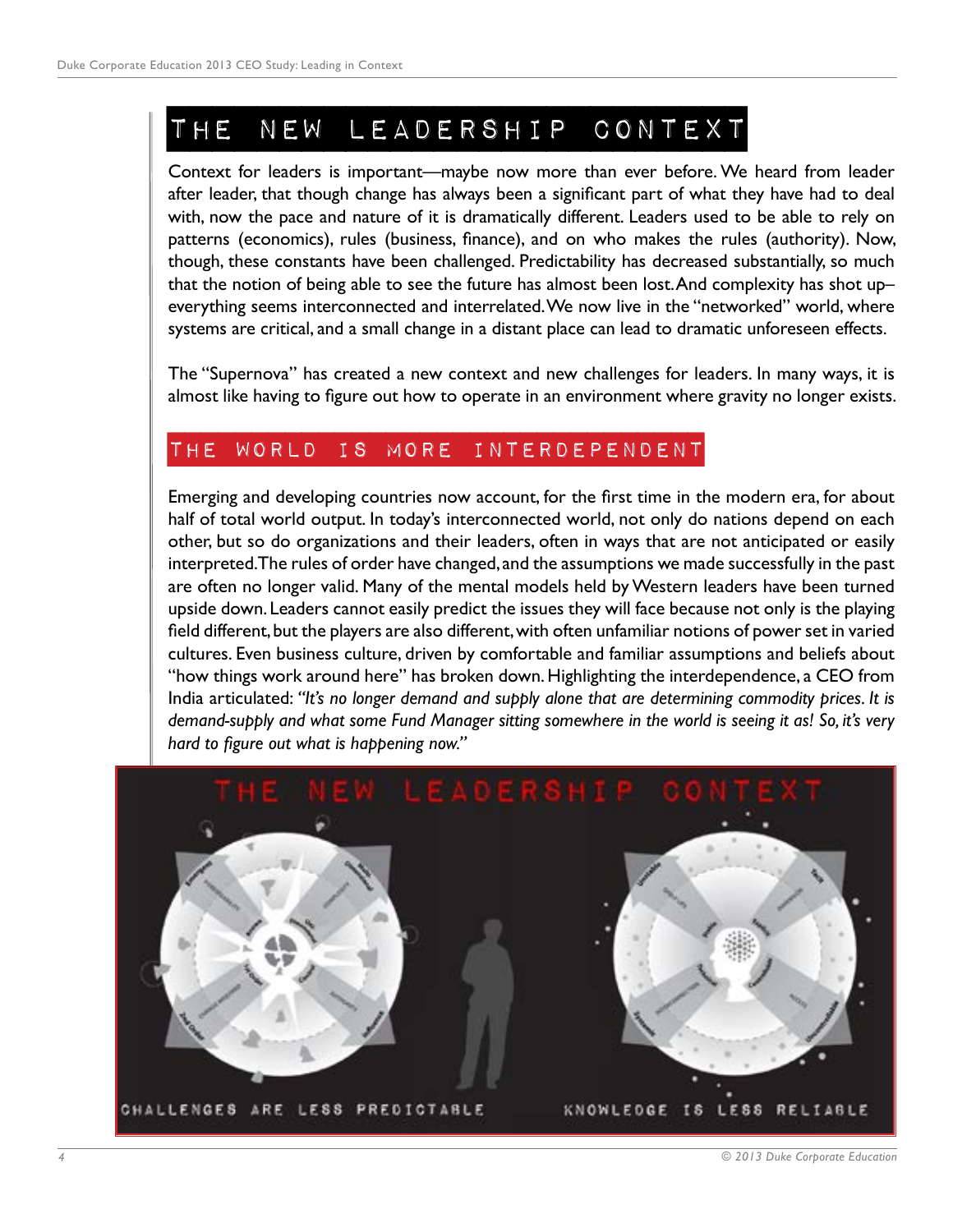CEOs discussed with us the challenges of leading in today's world of global interdependence, reflecting that the context in which they lead has transformed in two important ways – **challenges are less predictable and knowledge is less reliable**.

# \ Challenges Are Less Predictable

When we asked about how change is different, we heard that the issues and solutions that matter to growth are increasingly less obvious, tactical or one-dimensional in this new leadership context. Many chief executives described an unsettled feeling in terms of how and where to move next in order to create the success their stakeholders required. As one CEO told us, *"It used to be that we could rely on models. We now have to release ourselves from these and think differently."*

This leader talked about having to devise more complex approaches to solve what seem, at face value, like familiar problems. In addition, he noted that when he sends his smartest and best leaders out in the environment and they come back with the answer in the model, two things come to light. The first is that the people he is sending don't really understand the problems. They are using old (and often flawed) mental models and applying them to current situations. Secondly, the CEO is challenged—and often at a loss as to what questions to ask to help his leaders frame new models and think about the problems differently.

He noted, *"In the past, the CEO's role was to say, 'How should you think about these problems?' But that is being challenged now too. We think deep expertise in our leaders is essential, but now what's premium is pairing that with a systemic perspective and being able to better understand what's happening in the complex world around us."*

The CEO of a biscuit company in India, whose main biscuit ingredient is wheat, noted, *"The variables we used to have control over—we no longer control or have the same control as we once had."* She related that in one instance, while India was asleep overnight, a large investment firm in the U.S. connected with firms in Argentina and placed a big bet on grain futures. As a result, in three weeks, the price of wheat increased 30 percent. Of course, no one in the biscuit company had predicted this in their models. She surmised, *"We are now in a global playing field. How do you account for things that aren't in your model?"*

In essence, we learned that there are four key parts to the new context that leaders face:

- Problems and complexity leaders face have moved from being uni- to multi-dimensional
- Authority in leadership has shifted from being based in control to being centered on influence
- Change that leaders need to effect has moved from first order in its nature to second order
- Challenges have moved from being "known" to being more "emergent," or less foreseeable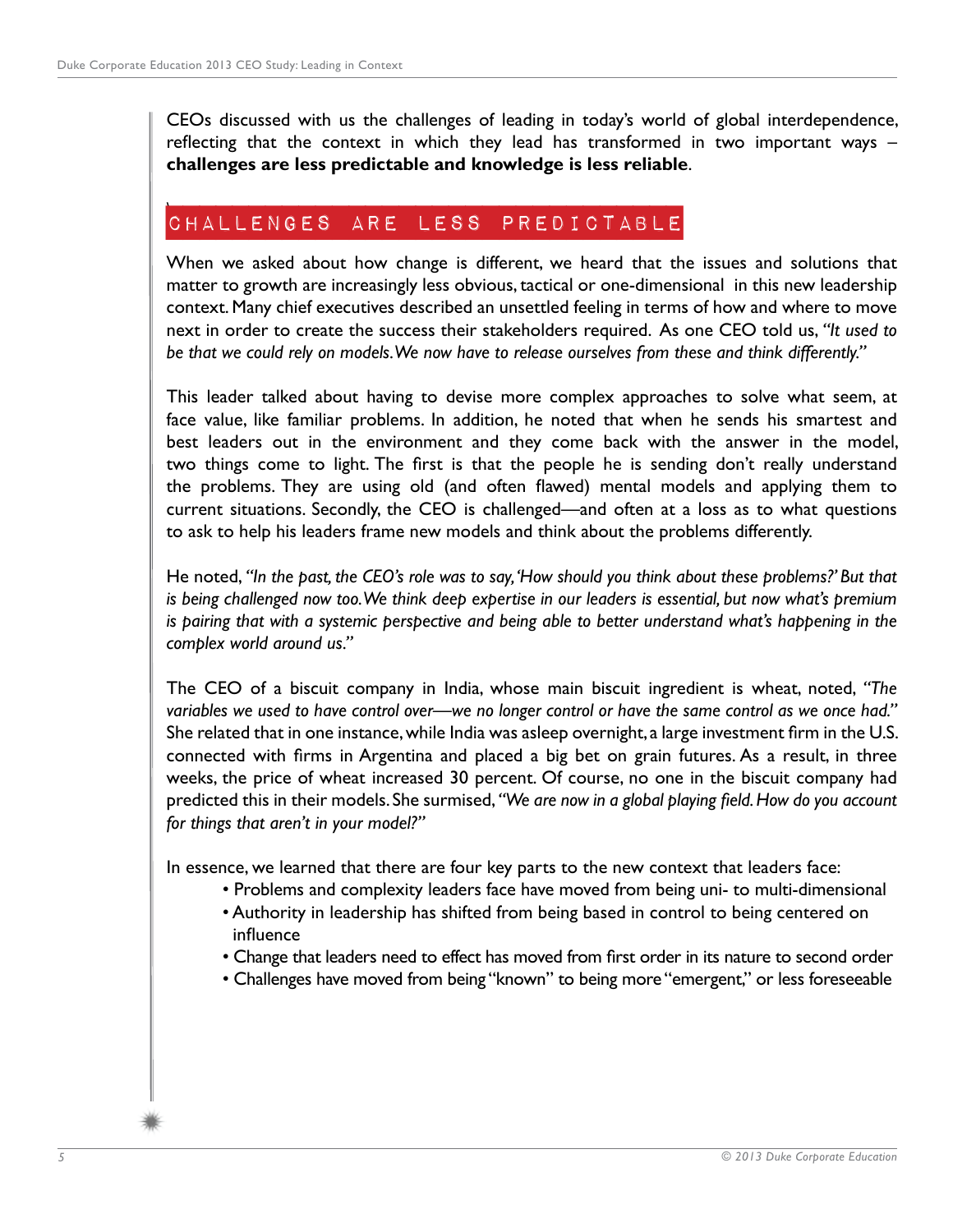These four elements combine to make problems much less predictable and to therefore push leaders into a new context where a different set of mindsets, skills and abilities are required.

#### 1.Problems have moved from uni to multi-dimensional



One reason it may be hard for leaders to see the entire picture is that the act of driving solutions has changed from being technical or uni-dimensional to increasingly multi-dimensional. Our CEOs told us this occurs in the form of the multiple constituencies that are involved in almost every decision, including employees, shareholders, members of the value chain, governments, and other partners who span various boundaries. This requires leaders to understand the system in which they work in a more nuanced way than in the past. Because of this, much of a leader's time today is taken up by orchestrating, advocating, influencing and explaining across a multidimensional world.

One U.S. based CEO stated: *"I think there's an interconnectedness now in problems – and this changes the issues. You need to have more people involved with the decision making, leaving the leader less in control of the situation."*

Several CEOs noted that the ability of any company to manage its own destiny more or less independently from what is happening around them in the global economy at large has been seriously challenged since 2008. A CEO in China noted: *"The biggest challenge faced recently is how do we deal with the increasing complexity in the global economy."* 

Now more than ever, leaders are aware that they operate in a highly interdependent world, within complex networks of stakeholders comprising governments, trading blocks, NGOs, communities all with a more complex set of expectations. Add to this a complex patchwork of national and regional regulatory schemes that companies need to navigate and comply within areas like financial practices, carbon emissions, medical science, and labor practices.

The navigational skills required to handle these expectations cannot be underestimated. Some are global, many are not. Some are regional but ignored at national levels. Very few are mandatory, but customers are becoming more thoughtful about the practices and compliance of their suppliers.

A Chinese based CEO succinctly stated in terms of the increasing complexity of the problems he faces: *"We need to understand not just our industry, but our affiliates as well and also know how other industries will play out. Need to manage with a whole value chain perspective."*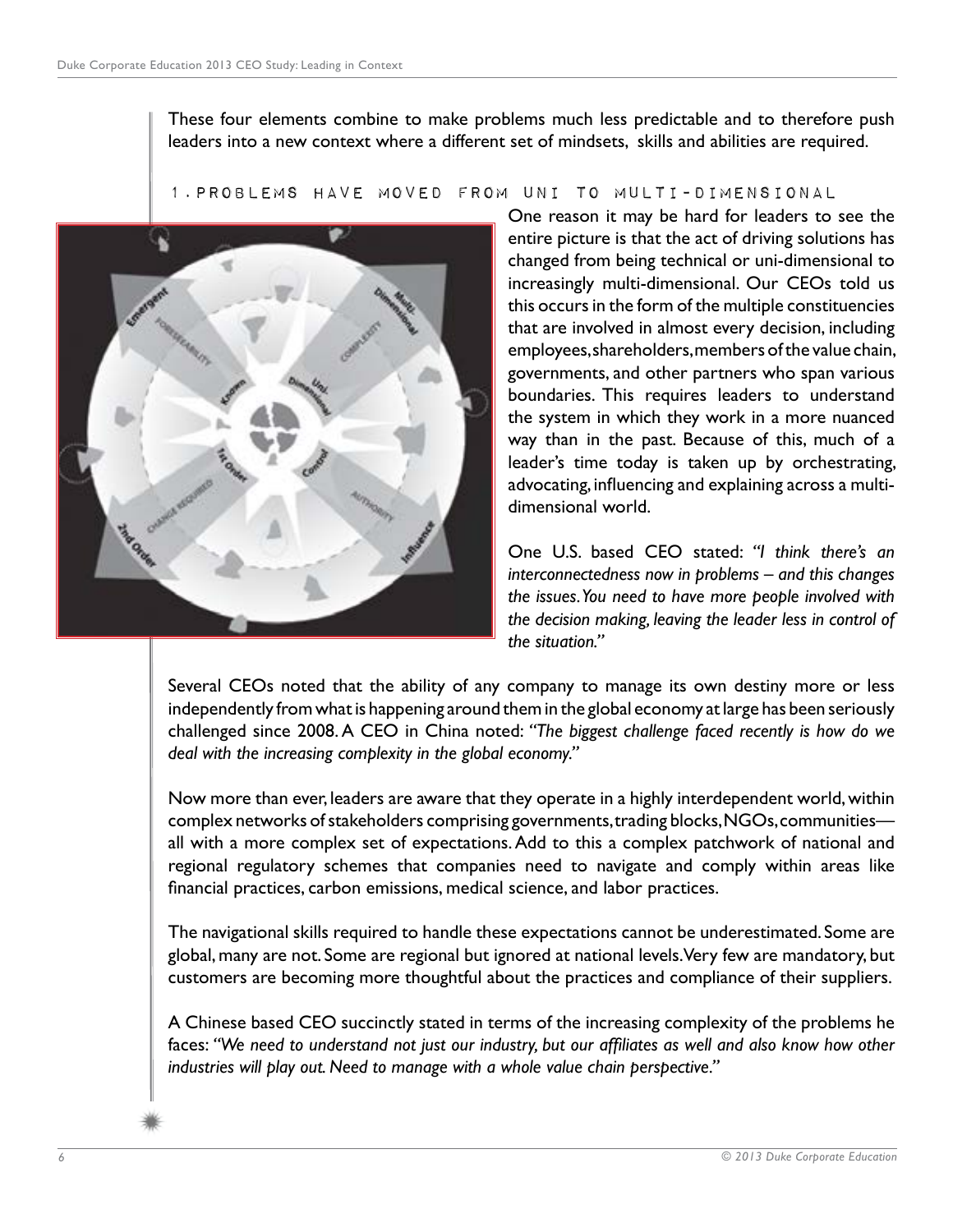### 2.Authority has Shifted from Control to Influence So who holds the power to decide in this new leadership context? As economic and power structures change externally and demographics and expectations change internally, authority morphs as well. The CEO position, once thought to be the ultimate seat of authority, is now questioned. But in this case, it is not about authority shifting from one party to the other but the recognition of interdependence and the need for thoughtful collaboration and influence.

Changing demographics in the workforce are making the job of influencing the CEO's own people increasingly complex. Today meaning and purpose in one's work and in the company one



works for are much more important for the rising generation of millennial employees who drive hard to understand why they should work for their leaders and what their leaders stand for as individuals, as well as their organization's purpose. In this environment, CEOs feel the pressure to be purpose-led and connected, while also expert on the business and inspirational to employees. And externally, the more complex set of stakeholders of today's multi-dimensional world have a new set of expectations that is not satisfied by yesterday's static contracts.

One CEO from India related: *"The degrees of freedom you have to control the variables that determine the business are less. Your direct influence on those variables is much less. Increasingly, business is being done, not in terms of hierarchical structure, but more in terms of circles."* 

Thinking of influence in circles is a novel perspective. We were struck by the thoughtfulness with

which these leaders discussed this topic. We asked CEOs if they feel as though they have as much influence to resolve issues their way as in the past. Many spoke of a lessening in influence and the difficulty in getting work accomplished now. They noted the numbers of constituencies involved in the execution of most decisions and the increasing activism amongst those constituencies, making their job as leader or orchestrator much more complex.

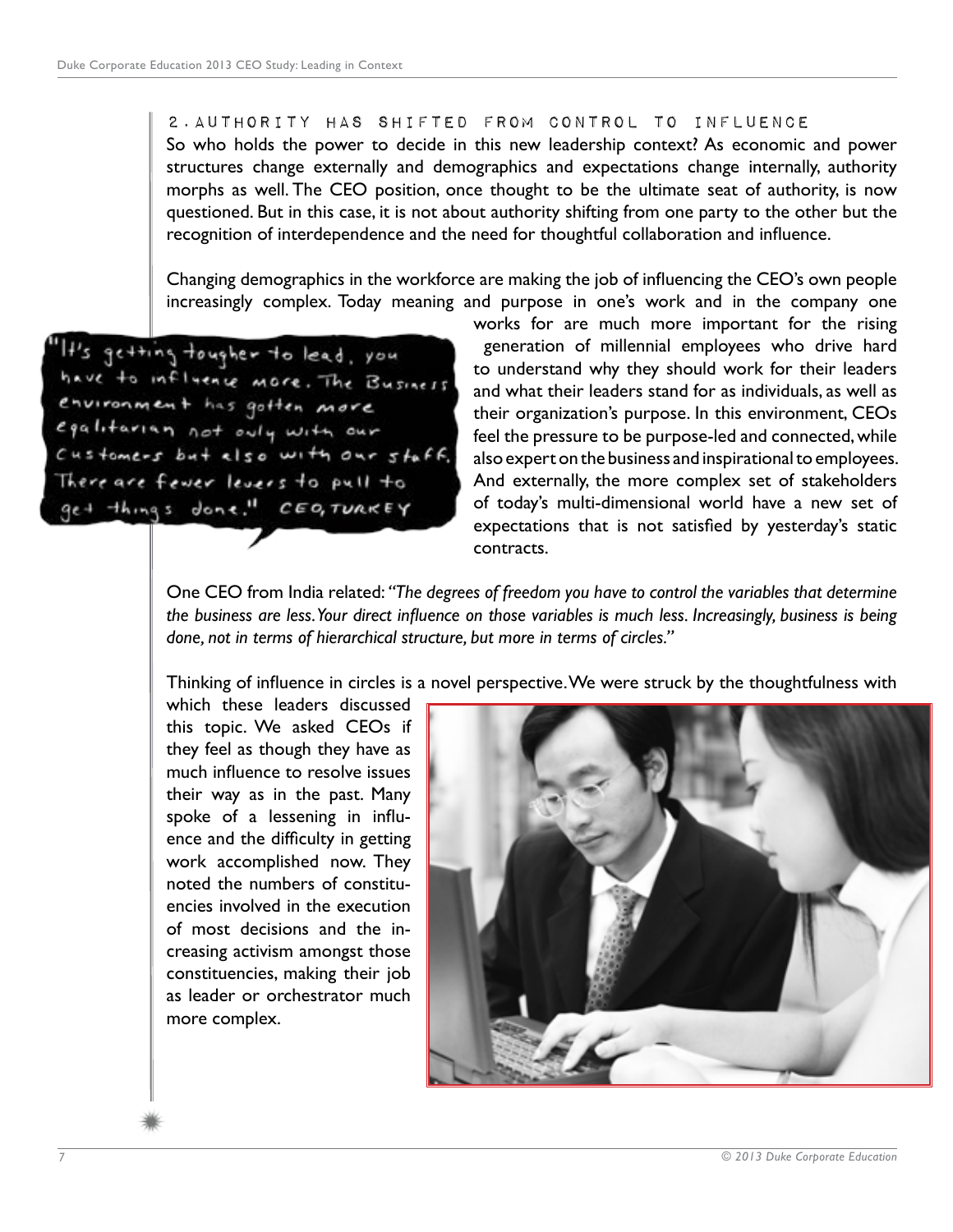A U.S. CEO noted the change in how she has had to operate with multiple constituencies and a new context: "*The idea that I am going to sit in my office and I've got three levers and I am going to do command and control*—*even if that is your style and even if that could be effective, I don't think in this environment it can be. I think there are just too many constituencies that need to be considered in the process. The information flows too fast, the clients and teammates are extremely well informed and they are knowledgeable and they have their own base of truth."* 

Another noted: *"…The change has been the most dramatic. And it has been highly emotionally charged. So my job now involves as much bridge building as participation and I have a lot of different audiences than the person in my job had two CEOs ago."*

Others spoke of increasing levels of influence they now had as they adapted to the new requirements and worked more collaboratively and in a less controlling, more inclusive way. Increasing influence as a leader and working in an interdependent world requires the ability to truly connect with and inspire people, internally and externally. This is both different and more challenging work than the transactional fixes of the past.

3. First to second Order Change is Now Required

The kind of change required now has evolved by a significant degree. To say that the pace of change has accelerated is an understatement. In fact, many characterize the speed of change now



as a "jerk" in speed rather than just a mere change in velocity over time. Some note that this has brought a shift – from first order to second order change as many CEOs told us that business practice is different, challenging their very business models.

A CEO in Europe said: *"For us the whole way of doing business is different. The regulatory environment is different. The way the customers are looking at us…what they expect from us is different."* 

The speed and difference in change is also noted by a company's constituencies — and happens in a world that seems to be less forgiving. The CEO of an Australian company stated: *"We used to evolve quite slowly. … People now expect instant gratification. … You don't have the time for slow evolution. Not all (your moves) will be right. The tolerance for mistakes has to be greater, and you have to fix it later. That is a hard thing to do."*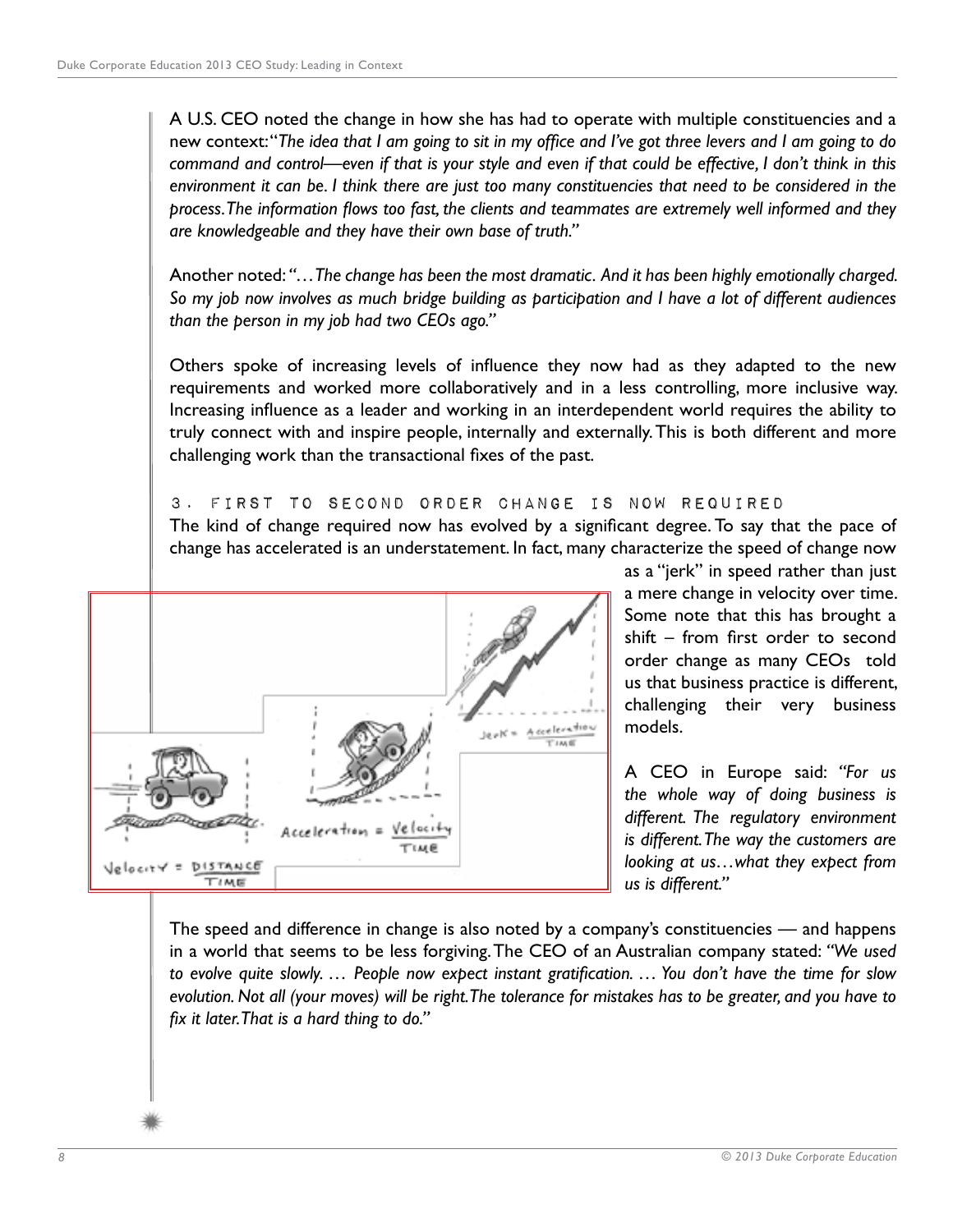Change has to be wonber one for us because our business Model is actually under siege, Irrespective of the economic growth, a sustained low, flat vield carve is a very challenging business env. a whole business and there's imperitive and dynamic I and other CEO's are dealing  $w_1 + b_1 - w_1 + d_2 + d_3 + d_4$  where look like going  $conpary$ forward: CEO, US

Globally, change has been dominant. In the reform of the Chinese economy, the CEOs we interviewed described a drastic change within the order of the three functions or purposes of their companies. They told us that in the past, the order of the three functions was first, fulfilling the national mission; second, meeting their social responsibility; and third, building and growing the economy. That order has now reversed and forced CEOs to operate in different ways to meet this new order of priorities.

Similarly, in South Africa, one CEO related: *"The change in culture, habitual change internally and externally, is a big challenge. It is very difficult for people to move and change the way they do things;* 

*to understand that transformation is not only racial transformation, but change in the way things have to be done."*

This leader shared the depth and power of the changes required: *"Transformation is not just about business, but also about the movement to a more egalitarian society. This has required a difference in how we leaders think about the challenges faced and the systemic nature of solutions."* 

But most of all, the change requires adaptability and resilience, as noted by the CEO of a company in Turkey: *"…This has been four hard years of cut, restructure, slash and burn; new ways of having to deal with business. Trouble is…it's not looking pretty in 2013. So now, that's five years. That's an awful long time to be going through painful change."*

4. Predictability and Foreseeability: From Known to EMERGEnt CEOs told us that before 2008 they could more or less predict their environment and challenges, but now they are not effectively able to see what is coming. Today challenges are increasingly emergent. These leaders remarked that with this comes the problem of determining how to actually understand what is happening in order to be able to predict what is important to the success of the company. Merely understanding and planning for the future has become more difficult and tenuous. As a CEO in India stated: *"I am going to do a five year plan and then measure myself against that plan? I think this is going out the window."*

This level of unpredictability was noted by another CEO in the U.S.: *"If you think things are going well, you should be uncertain that it will in the future."*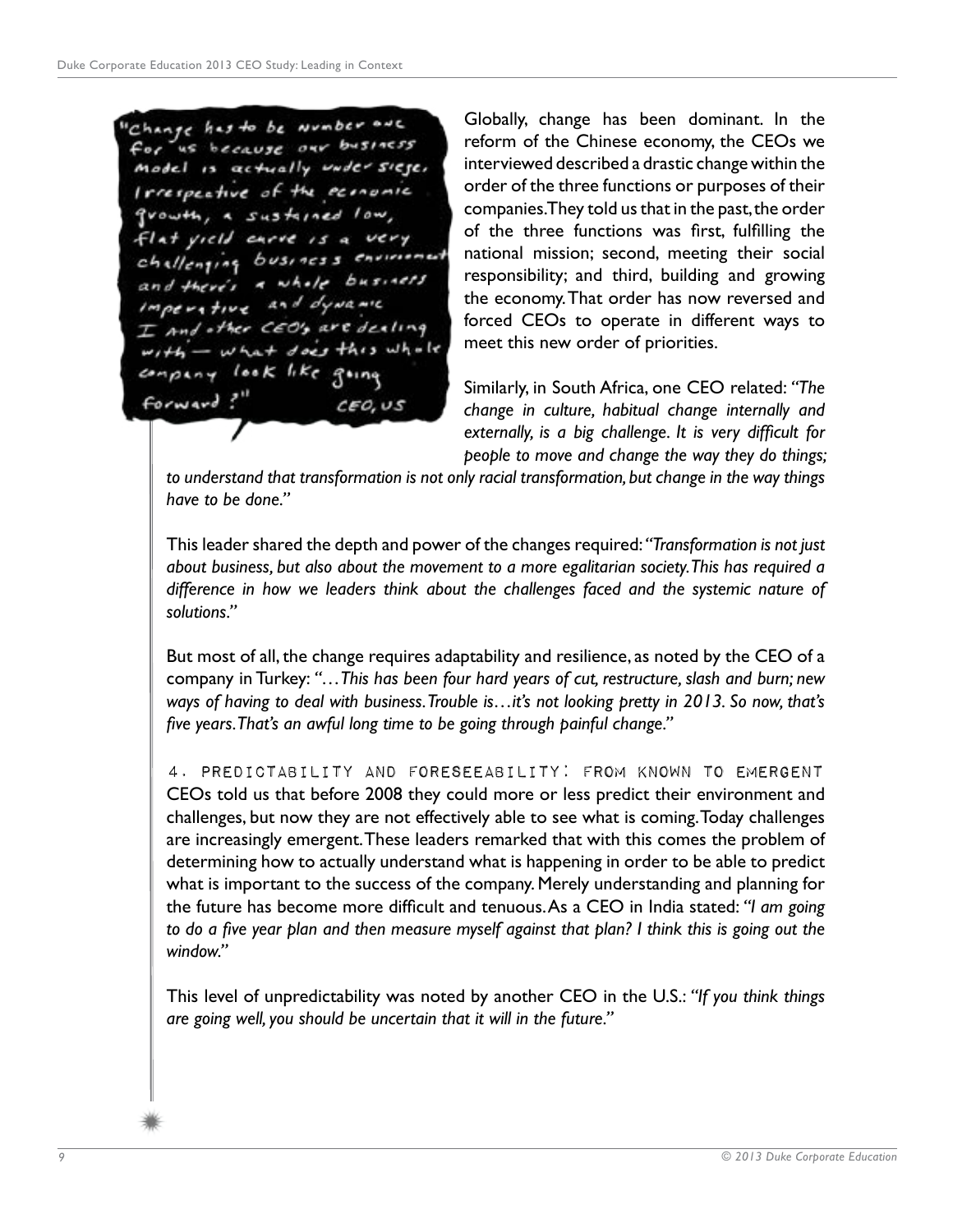Similarly, these leaders talked about needing to approach problems from a different vantage



point and rely not on established solutions or even on known frames, but instead using emerging knowledge and insight from varied places both in the external environment and within their companies. In essence, the CEO cannot operate alone, but must rely on the knowledge of others and the emergent "wisdom of the crowd."

A CEO in China asserted: *"Because of the global integration of the economy, you must take into consideration many factors. No one can make a decision alone. You must consider domestic, and global, and the industry supply chain—downstream and upstream."*

Underscoring the need for leaders to operate differently in the face of complexity and unpredictability, a CEO in the U.S. advised: *"There is no playbook that you pull out of the bottom left hand drawer that says, 'Okay now we all go left.' So I think from that context it is really trying to understand the dynamics of how to operate in an environment where the things that were valued before are just valued completely differently today."*

CEOs said that in the past they were able to rely on the same competition, but with changes in technology and in markets, that is no longer the case. A European CEO asserted: *"The environment was such that you could more or less predict who your competitors were and kind of set yourself in* 

*relation to what you think your competitors are … (now) you have competitors coming from a very different area and a very different angle."* 

In fact, the new and emerging competitor doesn't always hold the burden of history, so the innovations and ideas coming to the forefront are less predictable. CEOs don't know which innovations and ideas will succeed, but they know some of them will bring about a whole new set of competition.

Given the change in what is valued, chief executives are recognizing the need for people to adjust their mindsets in order to thrive in a world of newly emergent problems. One CEO from India said: *"The biggest thing in the way of change or transition is the very strong mental models that people have and their inability to shed those mental models."*

An Australian CEO added that it is very hard for people to get a sense of reality in this new leadership context.

The hardest thing is<br>getting a sense of reality In this new situation. Constant change ... it's the hardest thing, to get people to understand. Senior leaders have to be able to look at the big Picture, and that picture has no frame. CEO, AUSTRALIA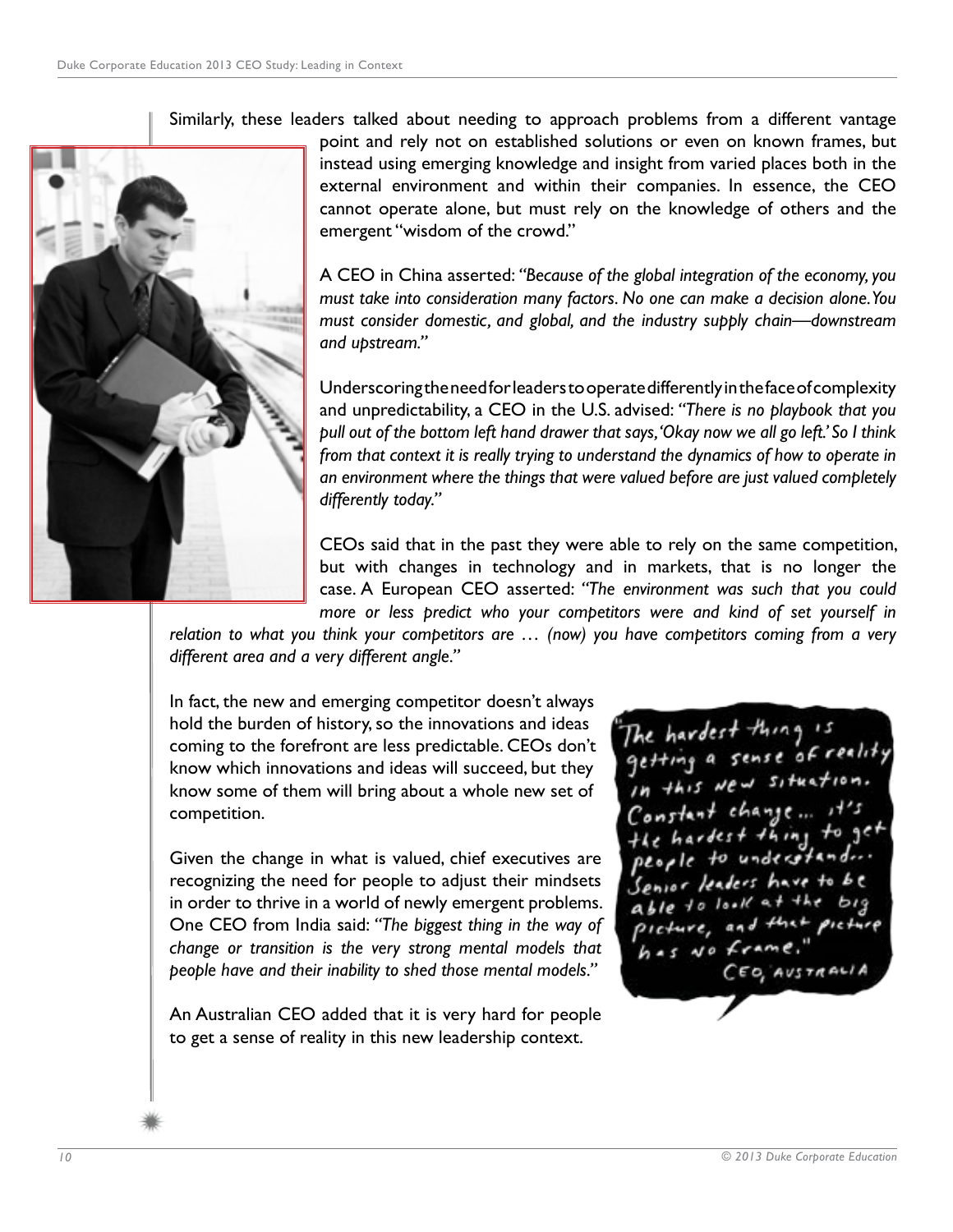### Knowledge is Less Reliable

As challenges have become less predictable along the dimensions we've described, the nature and reliability of knowledge have also changed dramatically.

In the study, the following principles emerged relating to both the value and the nature of knowledge and how it affects leaders:

- Access to knowledge is increasingly uncontrollable and its "shelf-life" is low
- Tacit knowledge is as valuable as explicit and critical to leadership
- Systemic knowledge leads to understanding complex problems in a way that technical knowledge cannot

Access to knowledge is uncontrollable and shelf-life is low

We are impacted every day by information technology and the increased awareness of how to use it to make new knowledge constantly accessible to all of us. Access to knowledge is increasingly universal and almost uncontrollable, and our knowledge bases are added to regularly thus leading to a shorter "shelf life" or duration of the knowledge. As a result, the most valuable knowledge perhaps is not "what is" but "why it is." This "why it is" knowledge is tacit and different from the explicit knowledge that has been valued greatly by leaders and in business. This tacit knowledge is about understanding the unfamiliar rather than trying to absorb what is known today.



CEOs noted that unless you are interested in a very broad range of information and have creative ways to access it, things are moving so quickly that it can be difficult to stay ahead. One CEO in India related: *"Even if you are a leader who has 25 years of experience, if you have not really spent time learning the use of social media and the implications of social media, how can you understand what is going on?"*

In an interdependent world, where the CEO is dealing with so many constituencies, knowledge is less stable and it is almost impossible to control access. We learned that this has an impact on both the CEO – in terms of how she communicates with the world as well as the consequences of that communication.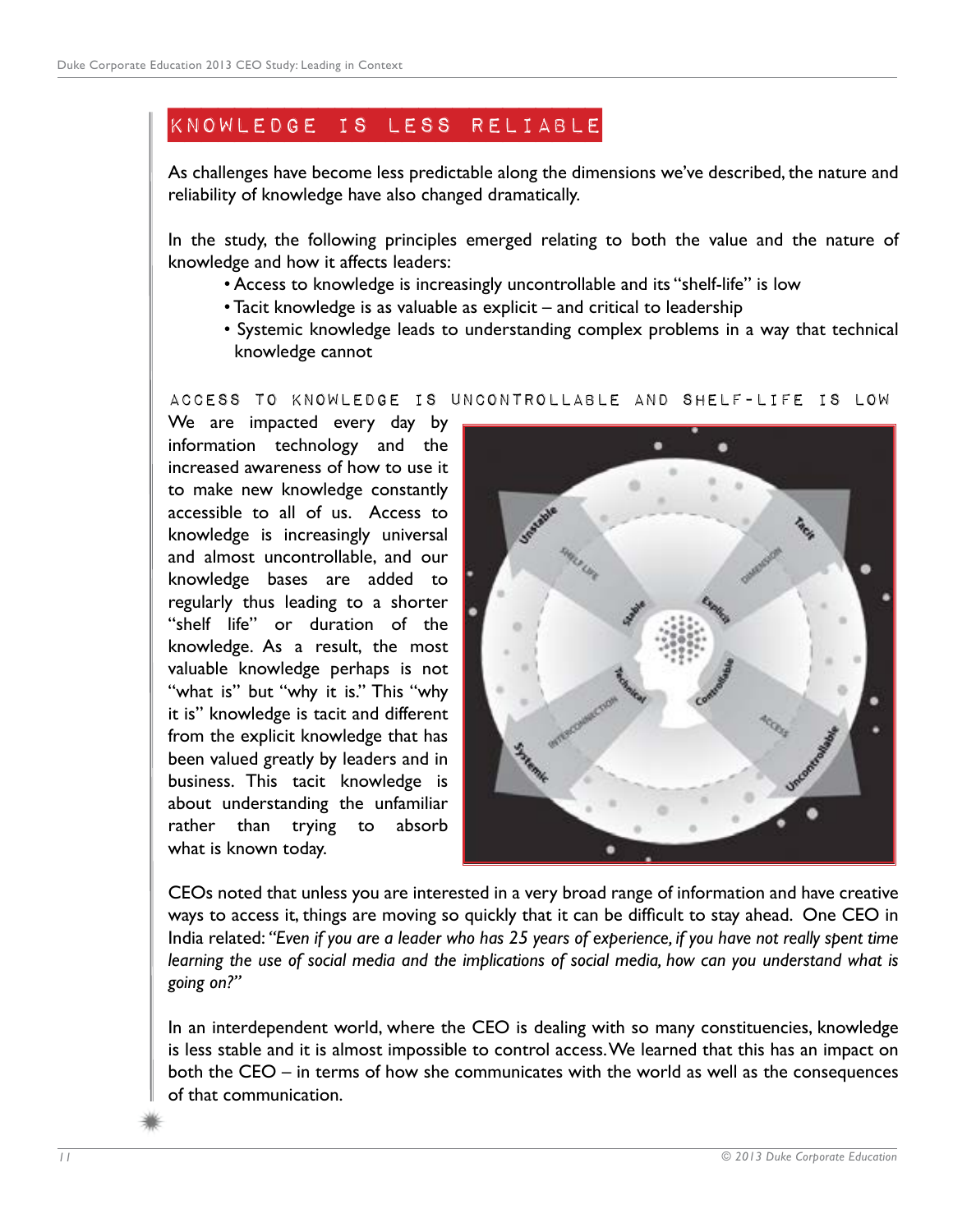One CEO in the U.S. described the complexity that technology and especially social media have created: *"I think there are more constituencies involved in the process, and maybe they were all involved before, but the ramifications of getting it wrong now are more severe. … You can't get sideways with any particular community group that you are not thinking about or being conscious of. … You can make a misstep and end up with an activist shareholder who has a different approach from you. You can make a misstep and there is a social media wildfire reaction. The things are magnified in a lot of different dimensions."*

Of course, technology and the pace of new knowledge also affects a CEO's ability to be up to date and know what is essential to consider in decision-making. A CEO in Europe noted the difficulty of keeping up with the pace of new knowledge: *"…understanding really what's going on… what affects our world. Since we know so much* 

*more, we get so much information*—*it is a challenge."*

Social media has gotten real hard... The difficulty is how do you manage social media in today's world? Anyone Can go on Facebook and say "I hate (this company)" CEO, TURKEY

Similarly, a European CEO stated: *"You make statements. You might very quickly not be in tune anymore with reality if you're not really broadly, very broadly interested in what happens around the world."* 

#### Tacit knowledge is now as valuable as explicit

The last shift is in the importance of a certain kind of knowledge. For many years technical knowledge has been king in a world of transactions. But now in a world of interdependence, CEOs told us that it is tacit knowledge—the knowledge of why things happen and how to do something—that is becoming more and more important. They worry in some ways that the rising generation



of leaders, and particularly those with very deep technical expertise, may not actually be able to learn the delicacies and intricacies of "how rather than what."

A U.S. CEO asserted regarding this shift: *"We used to say, 80 percent technical/20 percent social political. Complexity now is the fungibility of information. Eighty percent is social political and 20 percent is technical."*

Our CEOs were concerned that the leaders currently growing in their organizations may not be broad enough to drive change or complete a mission in the environment we face today. A European CEO highlighted this:

*"The challenge is to have people really broadly interested in and able to respond effectively to the changes affecting our world."*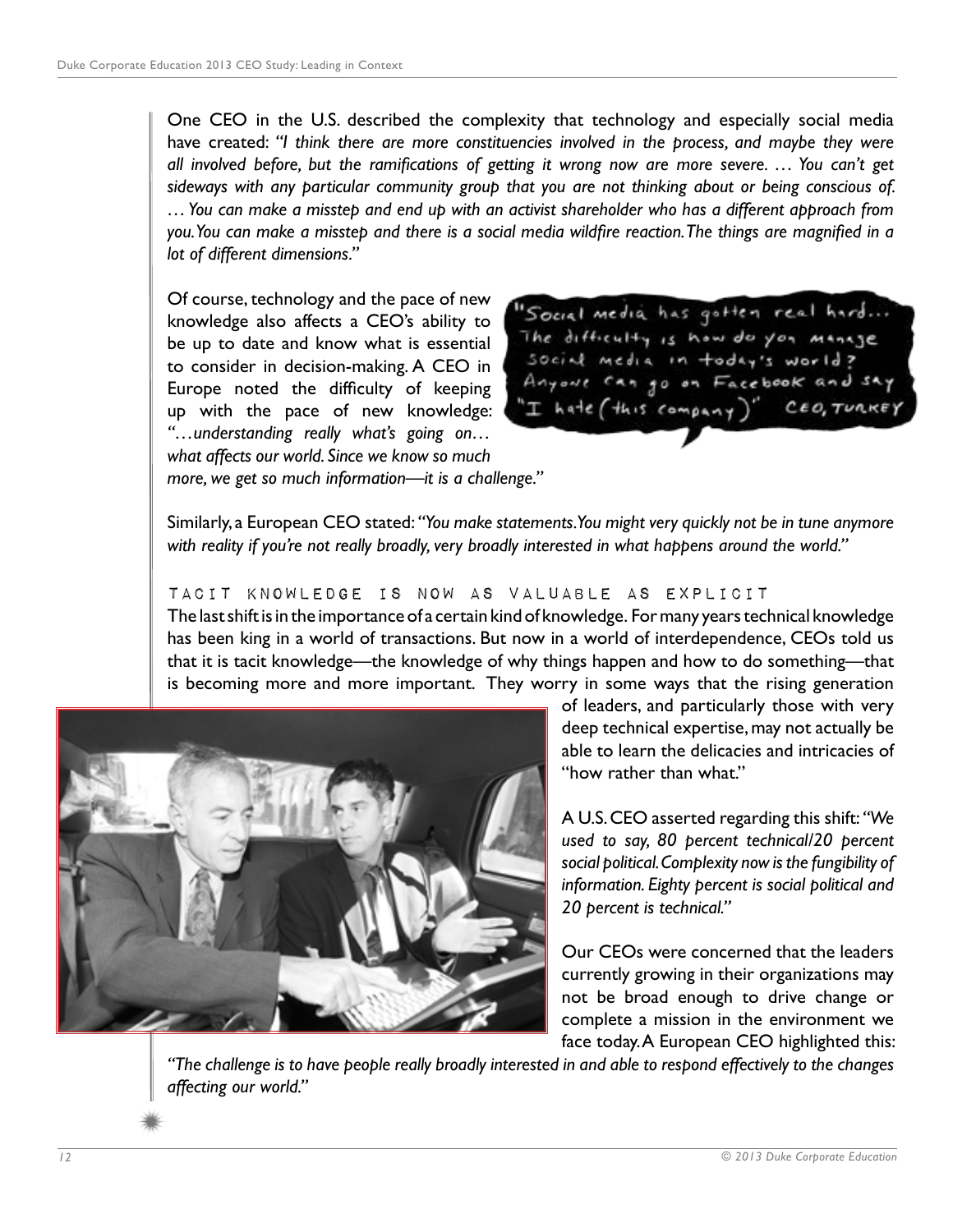A South African CEO noted the importance of tacit knowledge and the criticality of learning beyond the technical: *"We must bring young people into the corporate world and allow them to learn from their elders things that they were never taught at the university."*

The question the CEOs are asking is "How do we create leaders who can acquire that tacit knowledge and use it over and over again?"

Systemic knowledge is critical to understanding – and solving problems

*"Thinking systematically has never been more important than it is now. I cannot solve a marketing problem only in technical because business is not fractured or fragmented. Successful businesses are those that operate networks consistently and well."* -CEO, India

Because of these changes there is a natural shift in the value of technical knowledge to more systemic knowledge being key to decision-making.

One financial services CEO shared that in the past he was able to rely almost exclusively on the models his organization invested in over the last 10-15 years. However, he now finds himself increasingly uncomfortable with using that kind of information to drive his decision-making. He is not sure that the models include all the interdependencies and outside contingencies that go on in the world today. He told us he has had to learn to ask questions again in a very different way. As an example, he shared you can no longer solve a marketing problem with only your technical knowledge but instead have to include your systemic knowledge of what is going on in your geography and the dynamics of that geography with the rest of the world as well as your knowledge of consumer behavior and of the economy at large.

So the move from technical understanding to systemic understanding is another reason why perhaps the knowledge that has guided us in the past is now less reliable. A U.S. CEO asserted: *"I think there's an interconnectedness now of the problems and changes and the issues. You need to have more people involved with the decision making, leaves the leader less in control of the situation."* 

You've got to become sharpe catterns that  $C50, 1101A$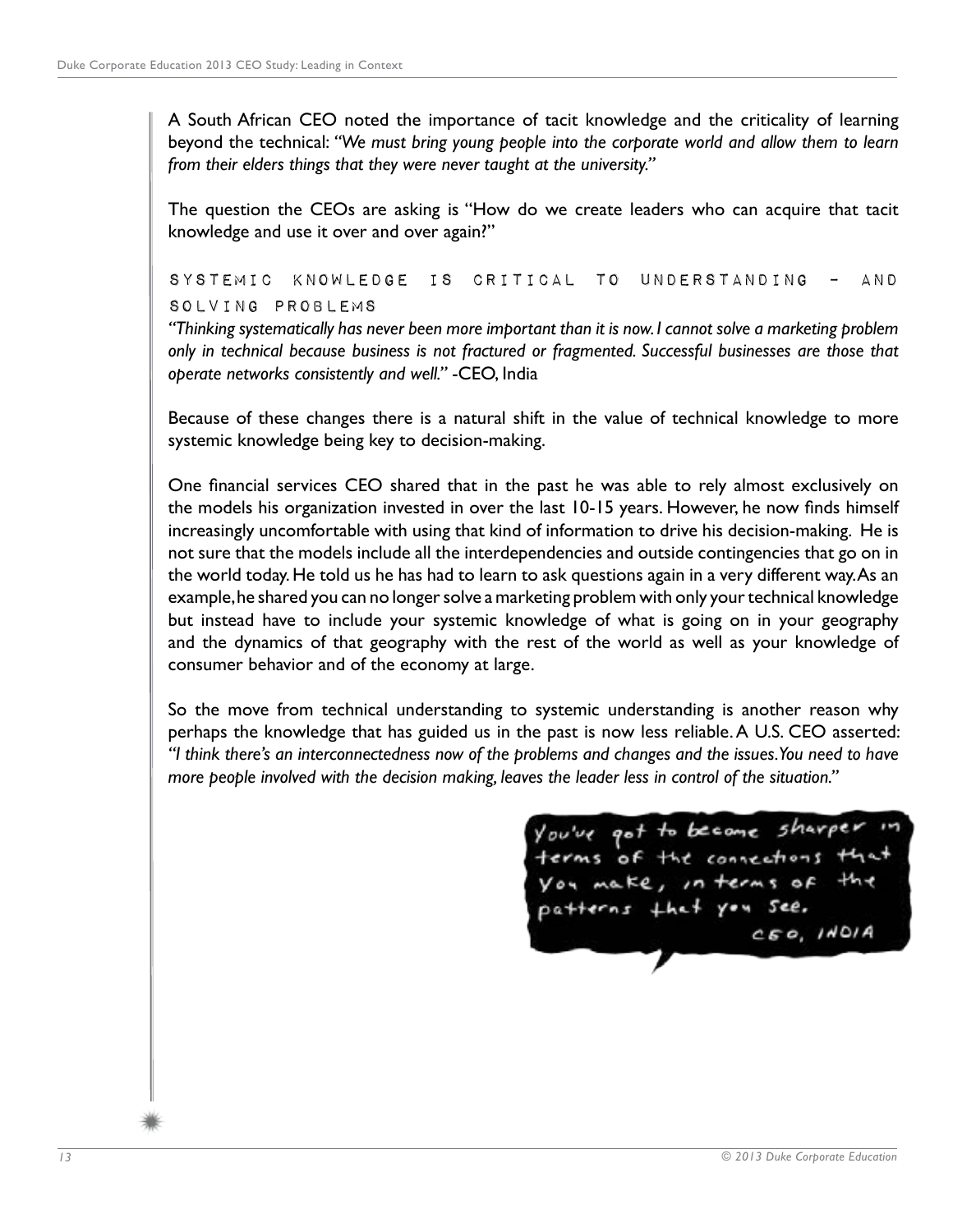### Leaders for the New Context

As our CEOs spoke about the challenges they faced as leaders and explicated the nature of the changed context in which they operate, two fundamental obstacles were clear: the line of sight they had from problem to solution was either fuzzy or hard to establish at all and control of the outcome was not clear cut at best and extremely uncertain at worst.



### BUILDING SENSE-ABLE LEADERS TO DEAL WITH AN Interdependent World

As we have considered the new leadership context and these key obstacles, we determined that a new set of mindsets, skills and abilities was needed. Our conversations with these CEOs uncovered seven Sense-Abilities that leaders must cultivate in order to survive and thrive in an increasingly connected and complex business context.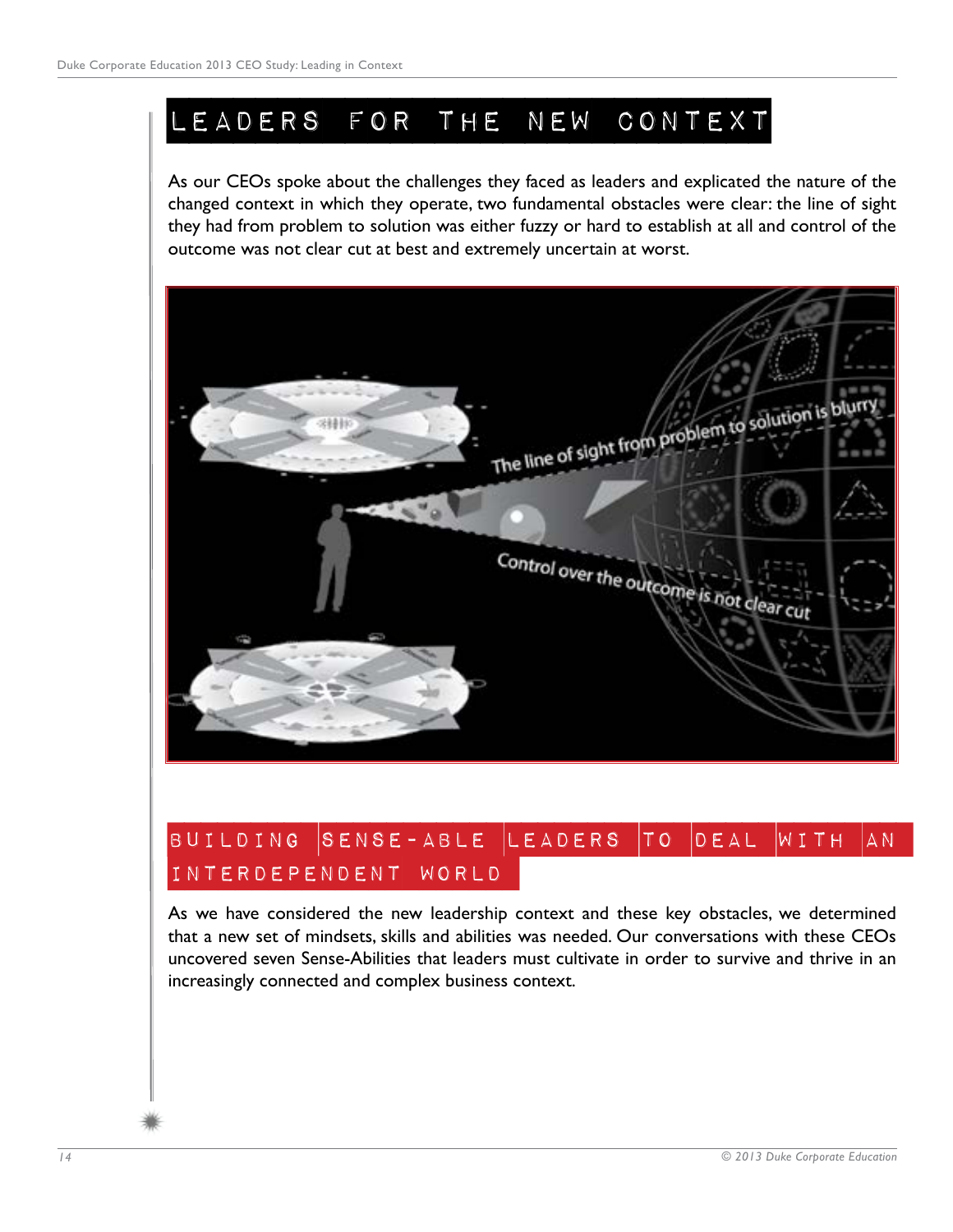



*Understand How to Understand:* Leaders must be able to deal with increasingly complex and unfamiliar contexts. The key question leaders must contemplate to develop this Sense-Ability is "How can I make sense of unfamiliar contexts as quickly as possible?"

*Develop Reliable Sources of Knowledge and Insight*: Leaders must cultivate and curate a more diverse personal network and broader set of trusted knowledge resources to help them "widen their lens." As a leader, widening your lens and sharpening your curiosity is key to reading weak signals and anticipating business impact. The key question leaders must contemplate to develop this Sense-Ability is "How good is my radar for picking up weak signals that could undermine my business or for identifying new opportunities to grow my business?"





**Develop the Ability to Grapple and Grok:** Leaders must form a process of sense-making that enables them to more quickly identify leverage for action. The key question leaders must contemplate to develop this Sense-Ability is "How long can I hold on to multiple conflicting hypotheses about which course of action to take until I can see a way forward that gives me the most leverage?"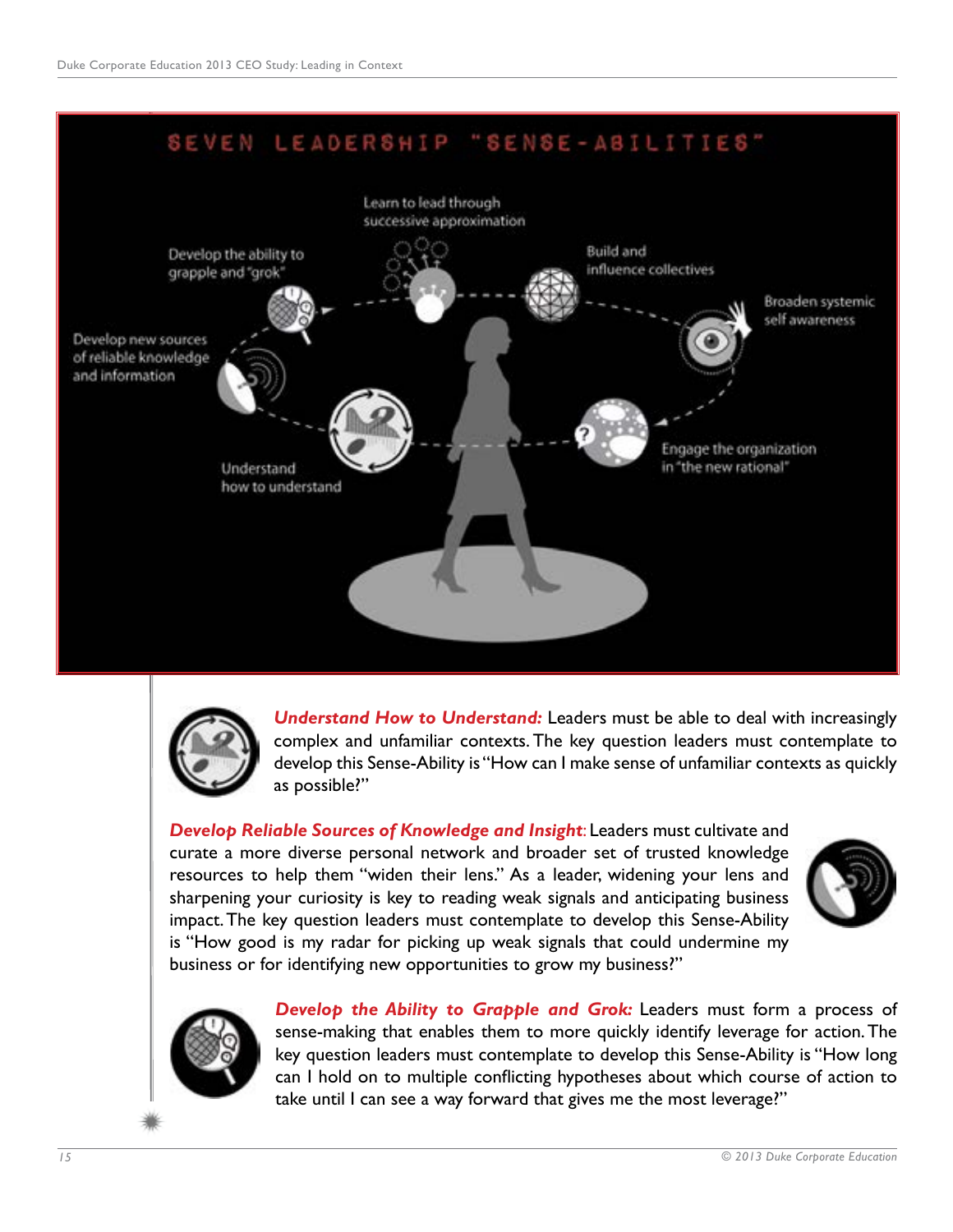*Learn to Lead through Successive Approximation:* Leaders must cultivate the ability to make forward progress absent complete information. The key question leaders must contemplate to develop this Sense-Ability is "How can I quickly figure out the next move that will leave me the most options for the move after that?"



*Build and Influence Collectives:* Leaders must form collectives of individuals and entities that can see problems in new ways and respond to challenges differently. It is not enough to understand yourself; the road to success is littered with leaders that were "right" but not followed. The key question leaders must contemplate to develop this Sense-Ability is, "How do I engage people in a way that builds understanding and movement? Essentially, how do I inspire and bring people with me?"

*Broaden Systemic Self-Awareness:* Leaders must understand the upstream and downstream implications of their actions and interactions in the ecosystem within which they operate. The key question leaders need to ponder to develop this Sense-Ability is "What systemic consequences could result from a particular course of action?"



*Engage the Organization in the New Rational:* Leaders must work to redefine rational



behavior; instead of *avoiding risk and following the rules*, it should become *seeing and seizing opportunities that will advance the business*. The key question leaders need to ponder to develop this Sense-Ability is "How do I move the default position of the organization from avoidance of risk to the pursuit of opportunity when the context seems less certain?"

Taken together, these Sense-Abilities enable leaders to make sense of what is going on in an increasingly unfamiliar and unpredictable business context and invoke the appropriate set of resources and capabilities to take collective action in order to achieve a desired outcome.

The new leadership context—our interdependent world—needs leaders who can employ these Sense-Abilities for success and effectiveness.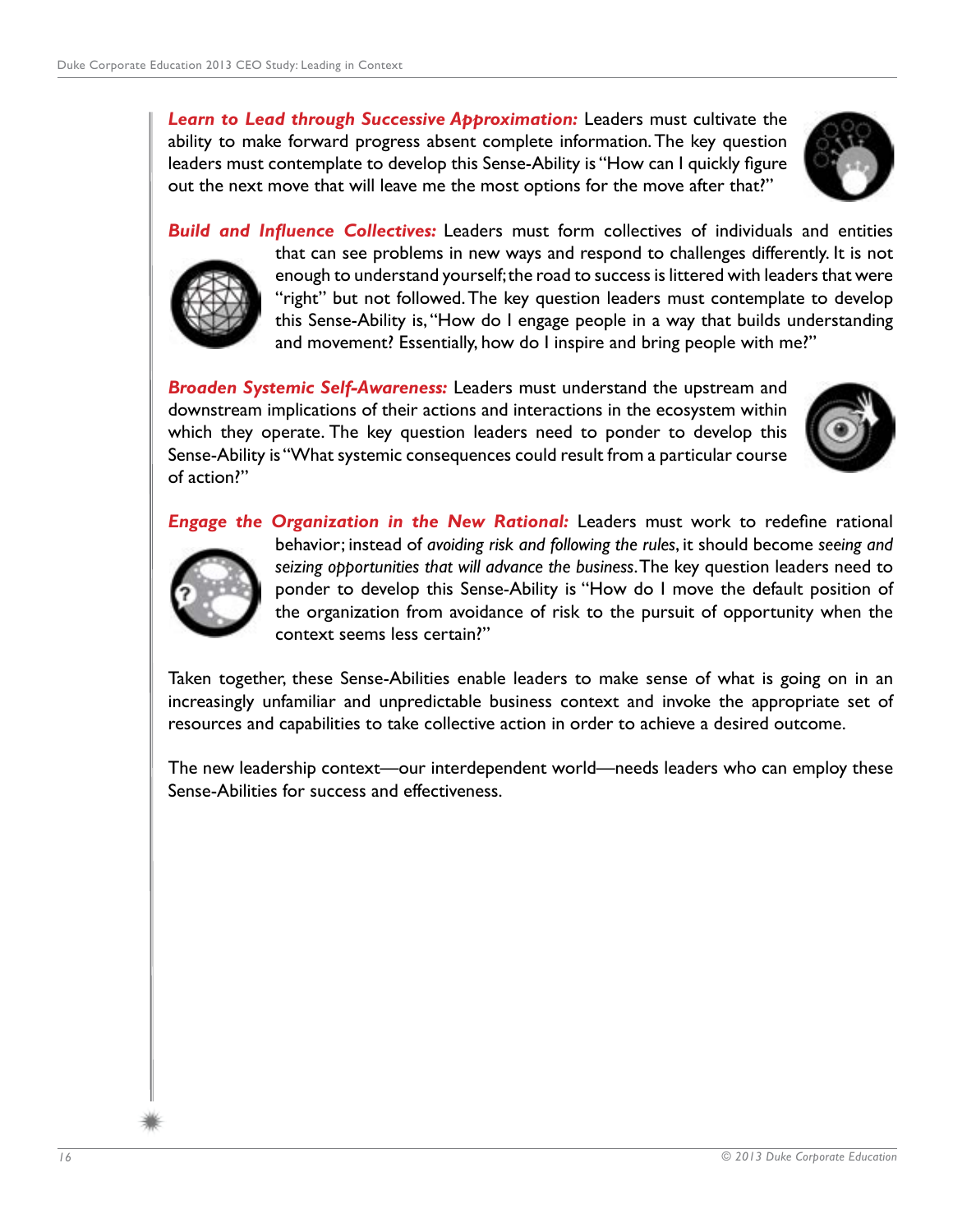# APPENDIX A: Questions to Build our Sense-Abilities

The journey to building leadership Sense-Abilities begins not with answers, but with questions. We offer the questions below as you consider your own leadership, the challenges you face and the context in which you are immersed.

- Has there been a time in your life when the conditions around you changed dramatically? How did you respond? What lessons can you draw from that experience?
	- How has the environment in which you lead today changed? What have you done to understand the genesis and evolution of those changes? What patterns do you see emerging?
	- Where do you go for help when you are uncertain about what you are experiencing and what it means? Who helps you "look around the corner" and read signals? Are these trusted resources expansive enough for the challenges you face today or are you relying on what feels comfortable?
	- How comfortable do you believe you are in dealing with unfamiliar environments, situations and relationships? Can you move when you don't have the answer to unfamiliar questions or must you have complete information?
	- How much do you rely on what has worked before in resolving challenges in unfamiliar contexts? What remains important regardless of context? What adjustments have you had to make and how did you decide on those adjustments?
	- How much do you factor optionality into your decisions in unfamiliar contexts? Does your thinking extend beyond the next move to the possibilities that follow that move?
	- How active are you in developing relationships with others who share your objectives or influence your success in a new environment? Have you developed ways to overcome differences and influence outcomes in this context?
- Have you ever taken an action as a leader to solve a problem only to have that action create another problem? How conscious are you now of the broader systemic consequences of your actions? What tools do you use to anticipate unintended consequences?
- Do you currently seek feedback from those that are involved in or impacted by your decisions? When faced with a new challenge or context, do you proactively put in place a system for generating feedback?
- How comfortable are you questioning the assumption set and rule-base that bounds your business context?
- Have you ever challenged the status-quo to pursue an opportunity you believe will add value? How did you get others to buy in to your thinking? Did your actions change the thinking going forward or did it revert back to status quo?
- Can you bring your experiences and insights back into your organization in a way that energizes others to think and act in new and different ways?

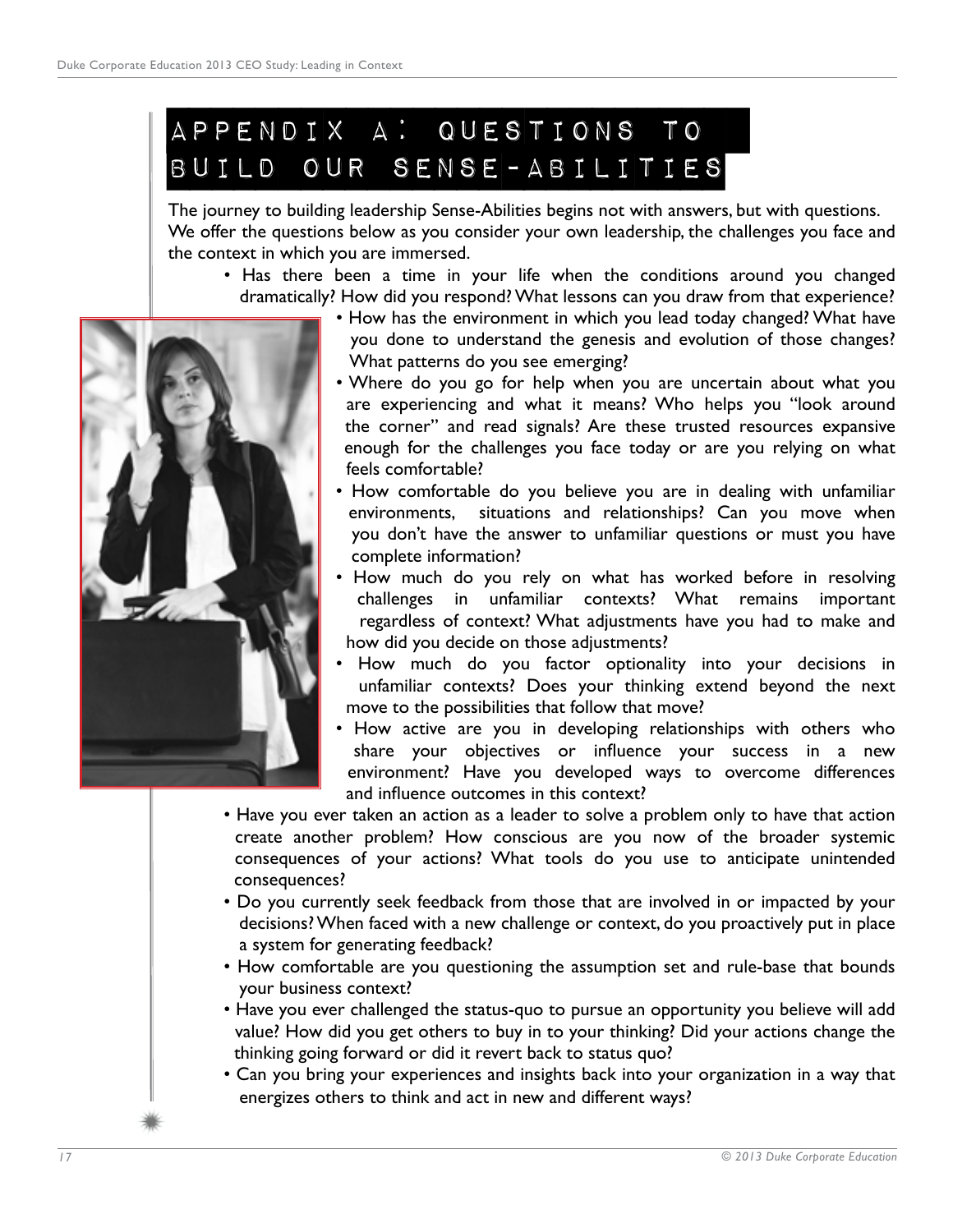## APPENDIX B: Methodology

For the 2013 CEO Study: Leading in Context, we conducted interviews with 38 chief executive officers (CEOs) from around the globe to better understand what it takes to lead in an increasingly connected and complex business context. In order to increase the richness and depth of data, we interviewed each of the CEOs personally rather than relying on a survey instrument. Our conversations revealed many of the challenges that leaders now face in our changed business environment. We conducted semi-structured interviews with each CEO, following a pre-designed protocol.

All interviews were recorded, transcribed and analyzed to uncover the themes and conclusions given in this report.

# APPENDIX C: Participants